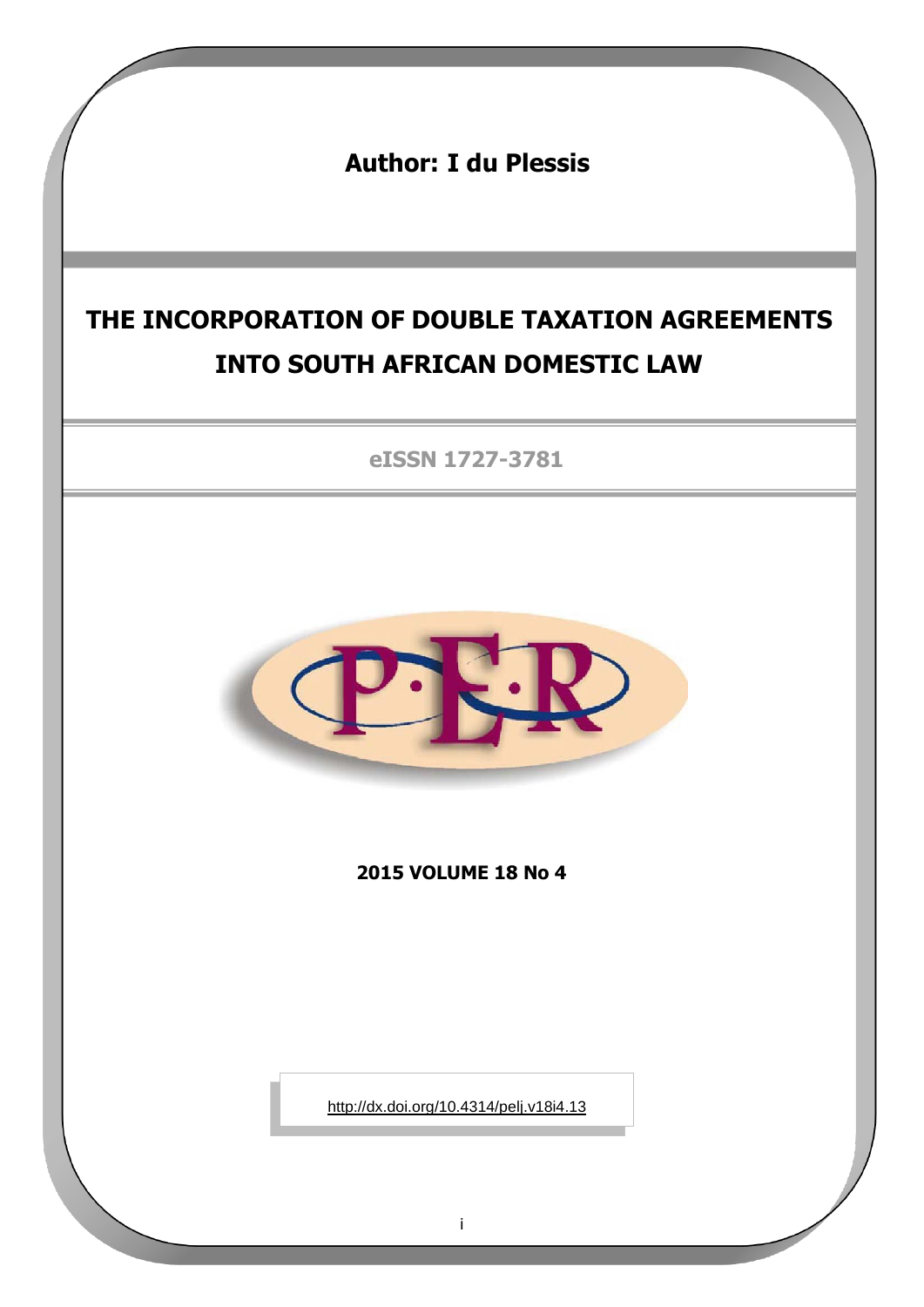# **THE INCORPORATION OF DOUBLE TAXATION AGREEMENTS INTO SOUTH AFRICAN DOMESTIC LAW**

### **Izelle du Plessis**

### **1 Introduction**

There are different opinions as to the process whereby double taxation agreements (DTAs) are incorporated into South African law. This contribution aims to discuss some of the existing opinions and to offer a further perspective on the matter.

It is important to determine the method of incorporation of DTAs, as this may influence, *inter alia*, the persons entitled to rely on the DTA, the timing of such reliance and also whether domestic legislation promulgated subsequently to the DTA and which conflicts with the DTA, will apply in preference to the DTA (a so-called treaty override).<sup>1</sup> Thus, examining the process of the incorporation of DTAs into South African law involves an investigation into the status of DTAs in terms of South African law.

At the heart of the debate lies the interpretation of two provisions, namely section 231 of the Constitution of the Republic of South Africa<sup>2</sup> (the Constitution) and section 108 of the *Income Tax Act*<sup>3</sup> and the interaction between the two.

Section 231 of the *Constitution* reads as follows:

- (1) The negotiating and signing of all international agreements is the responsibility of the national executive.
- (2) An international agreement binds the Republic only after it has been approved by resolution in both the National Assembly and the National Council of Provinces, unless it is an agreement referred to in subsection (3).
- (3) An international agreement of a technical, administrative or executive nature, or an agreement which does not require either ratification or accession, entered into by the national executive, binds the Republic

<sup>×</sup> Izelle du Plessis. BCom (Law) (Stell); LLB (Stell); LLM (Taxation) (UCT); LLD (Stell). Senior Lecturer, University of Stellenbosch. E-mail: idup@sun.ac.za.

<sup>&</sup>lt;sup>1</sup> Hattingh "Elimination of International Double Taxation" para 36.14.<br><sup>2</sup> Constitution of the Republic of South Africa 1996

<sup>2</sup> Constitution of the Republic of South Africa, 1996.

<sup>3</sup> Income Tax Act 58 of 1962.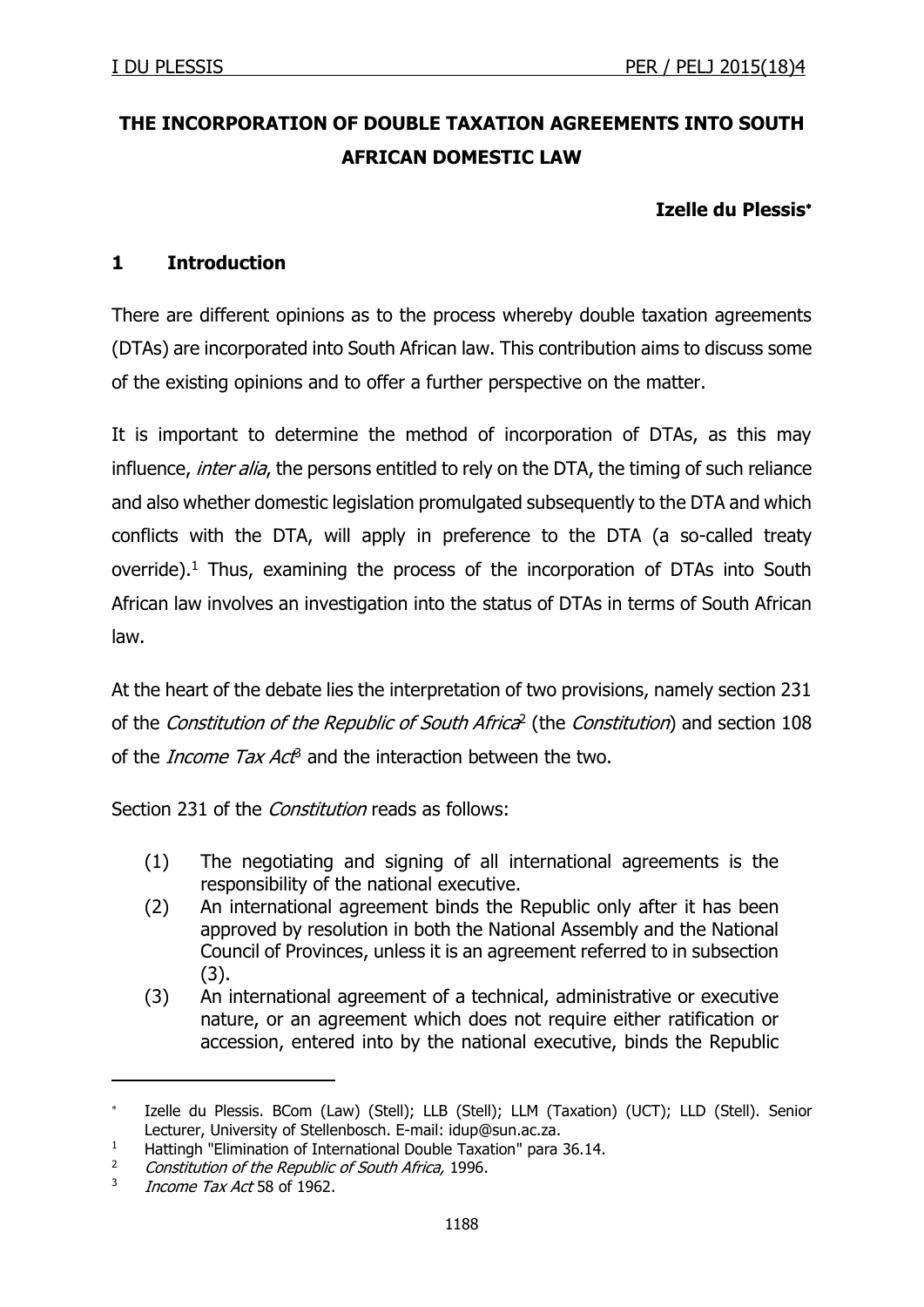-

without approval by the National Assembly and the National Council of Provinces, but must be tabled in the Assembly and the Council within a reasonable time.

- (4) Any international agreement becomes law in the Republic when it is enacted into law by national legislation; but a self-executing provision of an agreement that has been approved by Parliament is law in the Republic unless it is inconsistent with the Constitution or an Act of Parliament.
- (5) The Republic is bound by international agreements which were binding on the Republic when this Constitution took effect.

Section 108 of the *Income Tax Act* provides that:

- (1) The National Executive may enter into an agreement with the government of any other country, whereby arrangements are made with such government with a view to the prevention, mitigation or discontinuance of the levying, under the laws of the Republic and of such other country, of tax in respect of the same income, profits or gains, or tax imposed in respect of the same donation, or to the rendering of reciprocal assistance in the administration of and the collection of taxes under the said laws of the Republic and of such other country.
- (2) As soon as may be after the approval by Parliament of any such agreement, as contemplated in section 231 of the Constitution, the arrangements thereby made shall be notified by publication in the Gazette and the arrangements so notified shall thereupon have effect as if enacted in this Act.

In practice, DTAs entered into by South Africa are not regarded as agreements "of a technical, administrative or executive nature, or an agreement which does not require either ratification or accession".<sup>4</sup> This practice seems to be correct, since the provisions of s 108(2) of the *Income Tax Act*, which envisages parliamentary approval, indicate that DTAs are not of the kind referred to in section 231(3) of the *Constitution*. Most authors therefore agree that South Africa is bound, on an international level, after a DTA has been approved by both houses of Parliament.<sup>5</sup>

<sup>&</sup>lt;sup>4</sup> Section 231(3) of the *Constitution*; Olivier and Honiball *International Tax* 295; Hattingh "Elimination of International Double Taxation" para 36.14.

 $5$  Section 231(2) of the *Constitution*; Du Plessis *South African Perspective on Some Critical Issues* 112; Du Plessis 2012 SA Merc LJ 32; Hattingh "Elimination of International Double Taxation" para 36.14.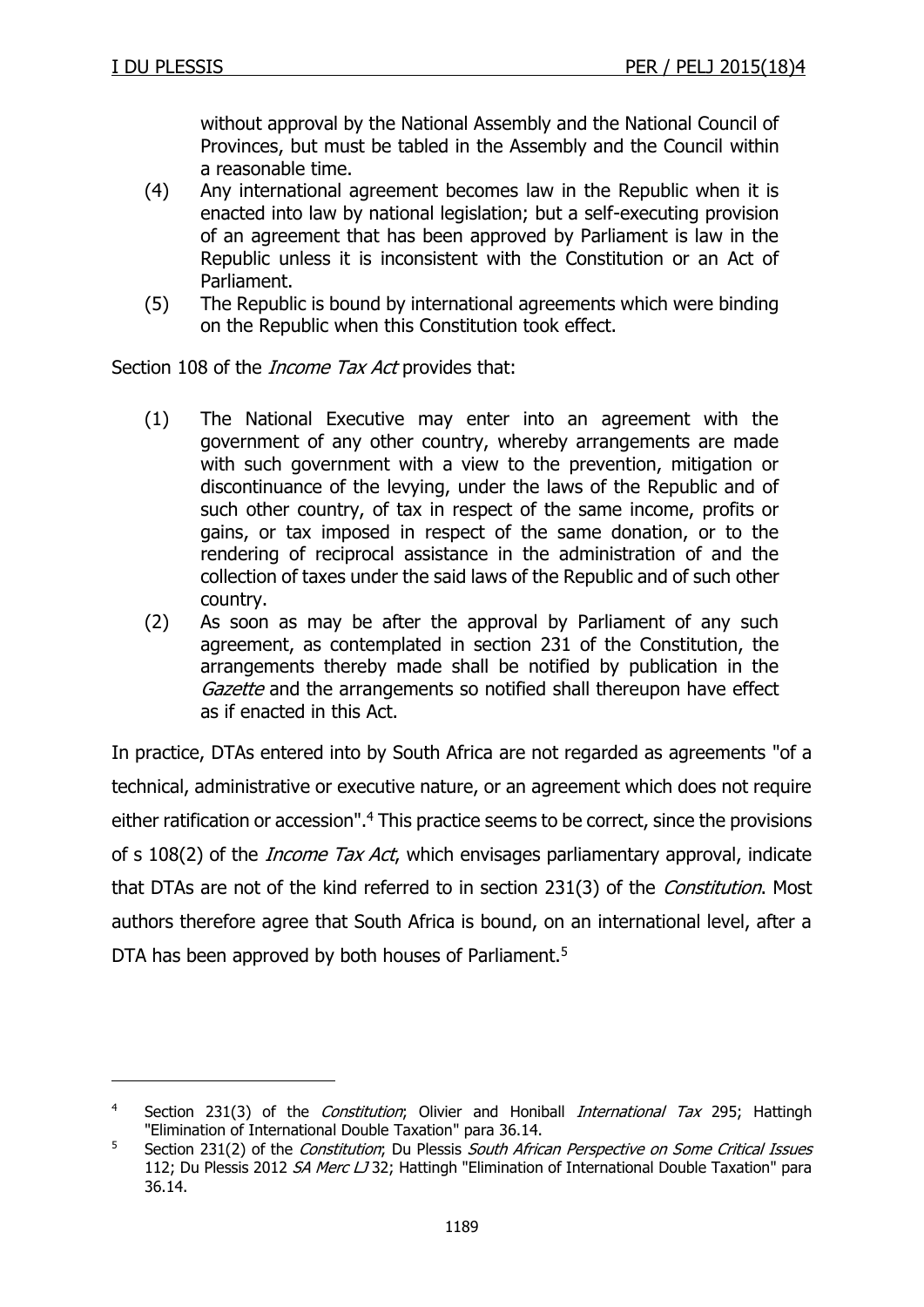### **2 Are DTAs self-executing or not?**

The real debate centres on the question of whether a further step is required in order for the DTA to become part of South African domestic law. In terms of the Constitution,<sup>6</sup> an international agreement (of which a DTA is an example) will become part of South African law only when it is enacted into law by national legislation. Thus, a second legislative step is required for the DTA to become part of domestic law.<sup>7</sup> However, the same section of the *Constitution* also deals with self-executing provisions of an international agreement. It provides that these provisions need not go through the second step (legislative enactment), but are law in South Africa once they have been approved by both houses of Parliament, unless the self-executing provision is inconsistent with the *Constitution* or an act of Parliament.<sup>8</sup>

One view holds that South Africa's DTAs are self-executing and therefore become law on approval of the DTA by Parliament in terms of section 231(2) of the *Constitution*. This view is based, *inter alia*, (a) on the opinion that self-executing provisions are, like their American counterparts, provisions that, standing alone, would be enforceable in court. It is then argued that the distributive provisions in DTAs are self-executing in this sense; (b) the point that South Africa's DTAs are not each enacted though separate legislation. In terms of this view, section 108(2) of the *Income Tax Act* cannot be regarded as proper enacting legislation, since the purpose of this provision is merely "of an administrative nature aimed to empower the tax administration to carry out treaty obligations in the context of the powers granted under the Income Tax Act".<sup>9</sup> According to this view, a DTA is not inconsistent with the *Income Tax Act* and therefore the second step of legislative enactment is not required. In this regard, it is acknowledged that DTAs by their nature conflict with the provisions of the *Income* Tax Act, but that they may also be consistent with the *Income Tax Act* in the sense

<sup>&</sup>lt;sup>6</sup> Section 231(4) of the *Constitution*.

<sup>&</sup>lt;sup>7</sup> See the minority judgement of Ncgobo CJ in *Glenister v President of the RSA* 2011 3 SA 347 (CC) para 92.

 $8$  The question of whether a DTA "is inconsistent with the Constitution or an act of Parliament" (s  $231(4)$  of the *Constitution*) is not addressed here. The focus of this paragraph falls on the question of whether a DTA can be regarded as self-executing or not.

<sup>9</sup> Hattingh "Elimination of International Double Taxation" para 36.14.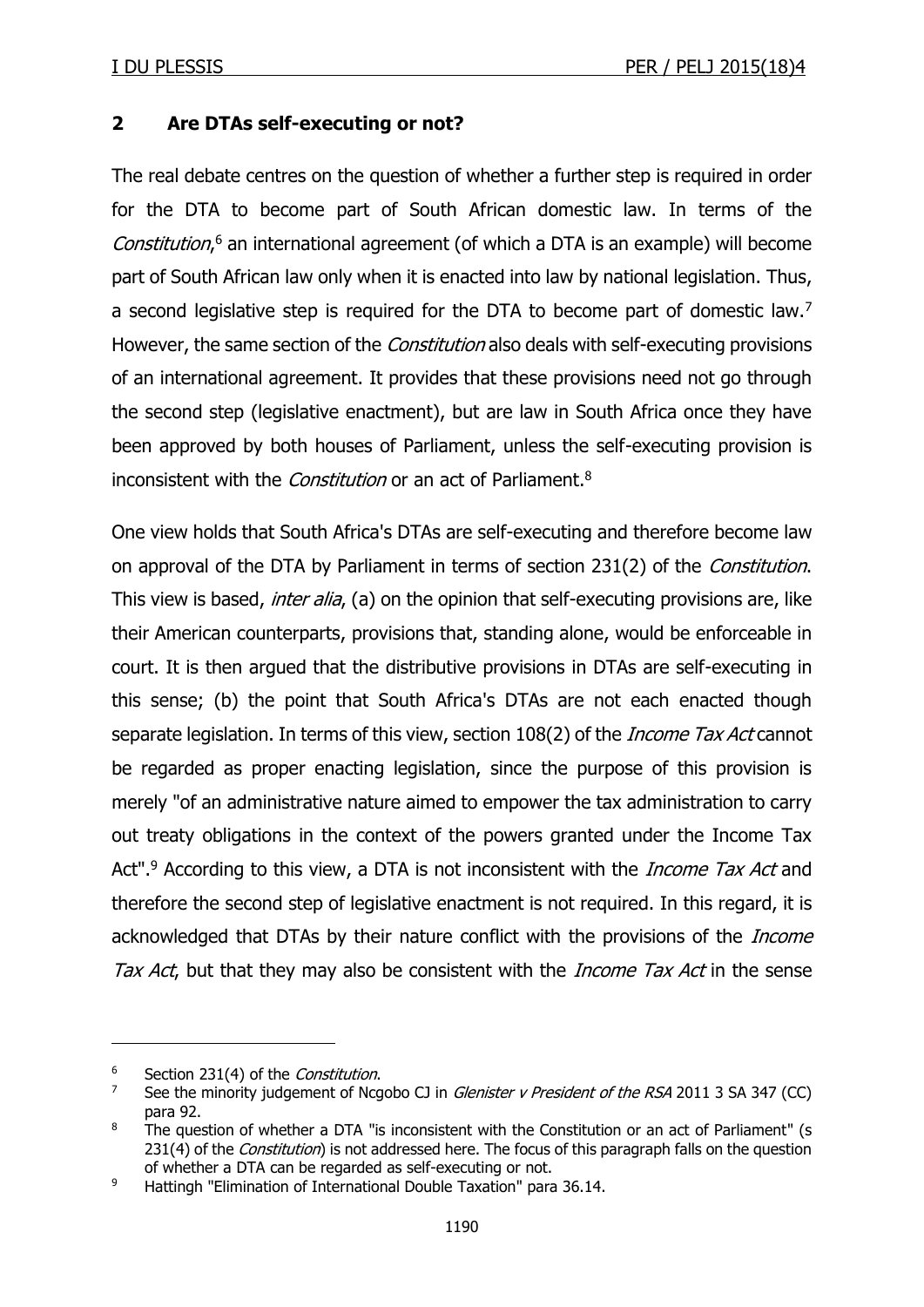that section 108 specifically envisages the conclusion of DTAs and that DTAs are therefore consistent with the aim of that section.<sup>10</sup>

Another view holds that South Africa's DTAs are not self-executing and should therefore be enacted into law by national legislation. As regards the meaning of a selfexecuting provision, it is accepted that this concept is controversial. Some authors argue that the incorporation of the concept of the self-executing provision in the Constitution is unfortunate and argue that, since there are no self-executing provisions per se in international agreements, the reference to self-executing provisions can be ignored.<sup>11</sup> If one supports this argument, the conclusion necessarily entails that a DTA cannot be self-executing. One of the counter-arguments is, of course, that a concept used in the *Constitution* cannot simply be ignored and that a meaning should be attached to it in the context of South African law.<sup>12</sup>

South African courts have also considered self-executing provisions in treaties, but these judicial decisions have grappled with the concept.<sup>13</sup> Only one case, *Goodwin v* The Director-General, Department of Justice and Constitutional Development, has pronounced on the meaning of the concept of a self-executing provision, where the court, seemingly *obiter*, quoted with approval from an American textbook, as follows:

A treaty can be described as self-executing if its provisions are automatically, without any formal or specific act of incorporation by state authorities, part of the law of the land and enforceable by municipal courts.<sup>14</sup>

<sup>&</sup>lt;sup>10</sup> Hattingh "Elimination of International Double Taxation" para 36.14.

<sup>11</sup> Scholtz 2004 SAYIL 216.

<sup>&</sup>lt;sup>12</sup> Dugard *International Law* 59.

<sup>&</sup>lt;sup>13</sup> See, eg President of the RSA v Quagliani, and Two Similar Cases 2009 2 SA 466 CC; Quagliani v President of the RSA; Van Rooyen and Brown v The President of the RSA (T) unreported case number 959/04 of 18 April 2008; Goodwin v The Director-General, Department of Justice and Constitutional Development (T) unreported case number 21142/08 of 23 June 2008; and Claassen v Minister of Justice and Development 2010 6 SA 399 WCC.

<sup>&</sup>lt;sup>14</sup> Goodwin v The Director-General, Department of Justice and Constitutional Development (T) unreported case number 21142/08 of 23 June 2008 para 37. The court in *Quagliani v President of* the RSA; Van Rooyen and Brown v President of the RSA (T) unreported case number 959/04 of 18 April 2008 never explicitly described the meaning of a self-executing provision (Ferreira and Scholtz 2009 CILSA 269). In President of the RSA v Quagliani, and Two Similar Cases 2009 2 SA 466 CC the Constitutional Court specifically found it unnecessary to consider whether the agreement in question was self-executing. According to Botha the judgement therefore does not deal with the notion of self-executing provisions (Botha 2009 SAYIL 264). However, Ferreira and Scholtz are of the view that the court, by implication, found the agreement to be self-executing (Ferreira and Scholtz 2009 CILSA 271).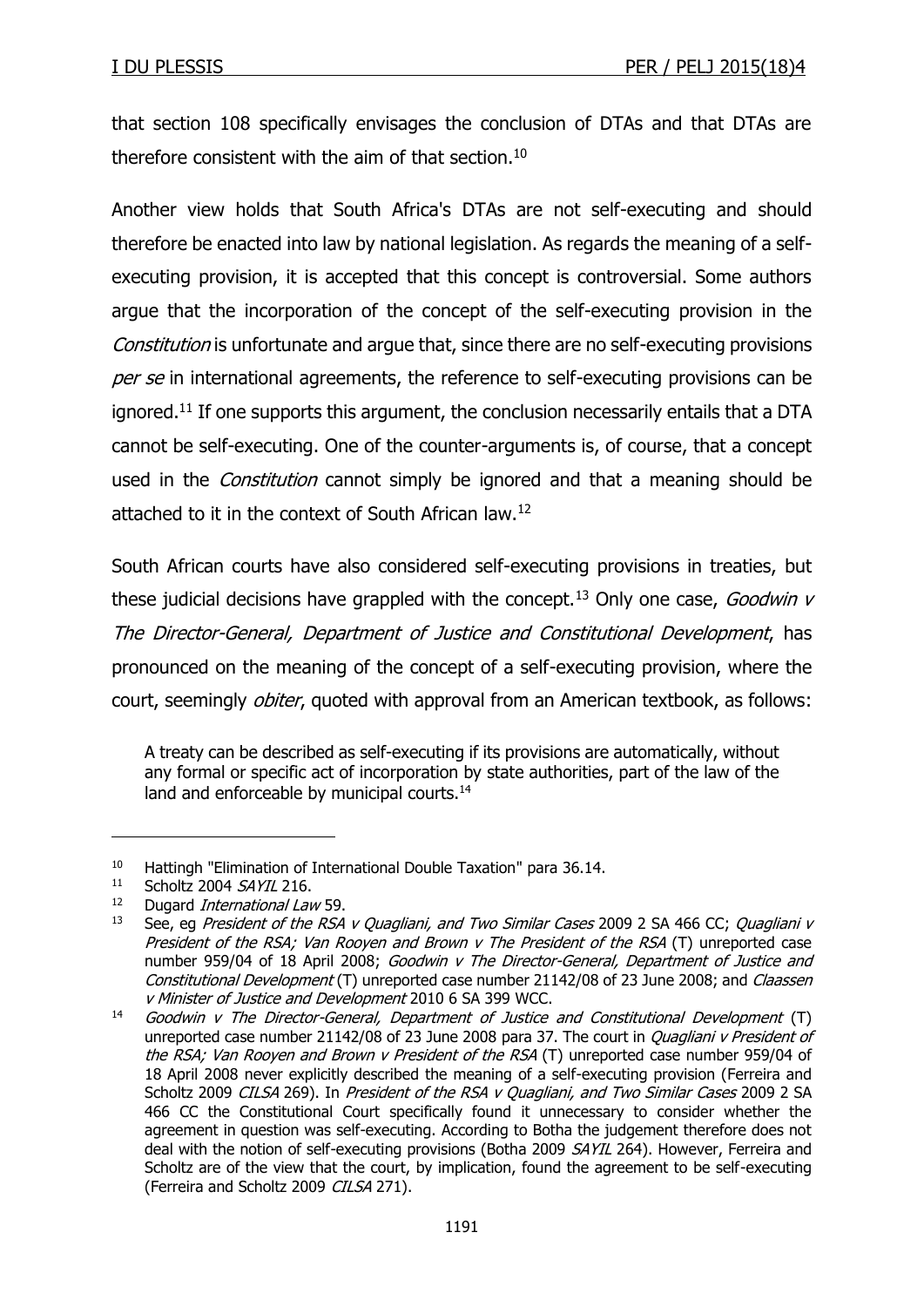Dugard states that a treaty will be self-executing "only if the language of the treaty so indicates and existing municipal law, either common law, or statute, is adequate in the sense that it fails to place any obstacle in the way of treaty application". <sup>15</sup> Ferreira and Scholtz prefer Dugard's approach, because it proposes that domestic law, and not the treaty, should be the starting point of the enquiry. They suggest that a South African court should first establish the extent to which domestic law permits the application of the provisions of the treaty and only subsequently decide whether the specific treaty should be declared to be self-executing.<sup>16</sup> The position in the United States of America (which is the source of the above definition) differs from that in South Africa because in the United States of America all treaties are self-executing by nature. However, in exceptional circumstances, provisions in American treaties require enactment in legislation. Whether or not these circumstances arise is determined by domestic legislation.<sup>17</sup> South Africa, on the other hand, clearly requires enactment into domestic law (the second step, described above) for a treaty to become binding on subjects of the state. The treaty itself can therefore not determine its self-executing status, since it is domestic law that determines its enforceability by subjects of the state.<sup>18</sup>

If one assumes that the reference to self-executing provisions in the *Constitution* cannot be ignored, those provisions require interpretation in order to determine whether a DTA can be regarded as self-executing. Only the definition cited in *Goodwin* (quoted above) has been approved (*obiter*) by a South African court and it is submitted that this definition must therefore be used as the basis for attaching a meaning to the concept. However, as indicated above, the first inquiry should be whether domestic law allows for the application of the provisions of the treaty. The provisions of the treaty itself are only considered thereafter. Applying this interpretation to DTAs, one therefore has to determine whether domestic law, that is, the *Income Tax Act* (and

<sup>&</sup>lt;sup>15</sup> Dugard *International Law* 57.

<sup>&</sup>lt;sup>16</sup> Ferreira and Scholtz 2009 CILSA 269. Also see Swanepoel 2013 http://www.litnet.co.za/Article/aantekening-die-plek-en-gesag-van-internasionale-reg-in-die-suidafrikaanse-plaaslike-reg- 71, who argues that if domestic law permits the application of the provisions of the treaty, it follows reasonably easily that the treaty should be regarded as selfexecuting.

<sup>&</sup>lt;sup>17</sup> Scholtz 2004 SAYIL 211.

<sup>&</sup>lt;sup>18</sup> Section 231(4) of the *Constitution*; Ferreira and Scholtz 2009 CILSA 270.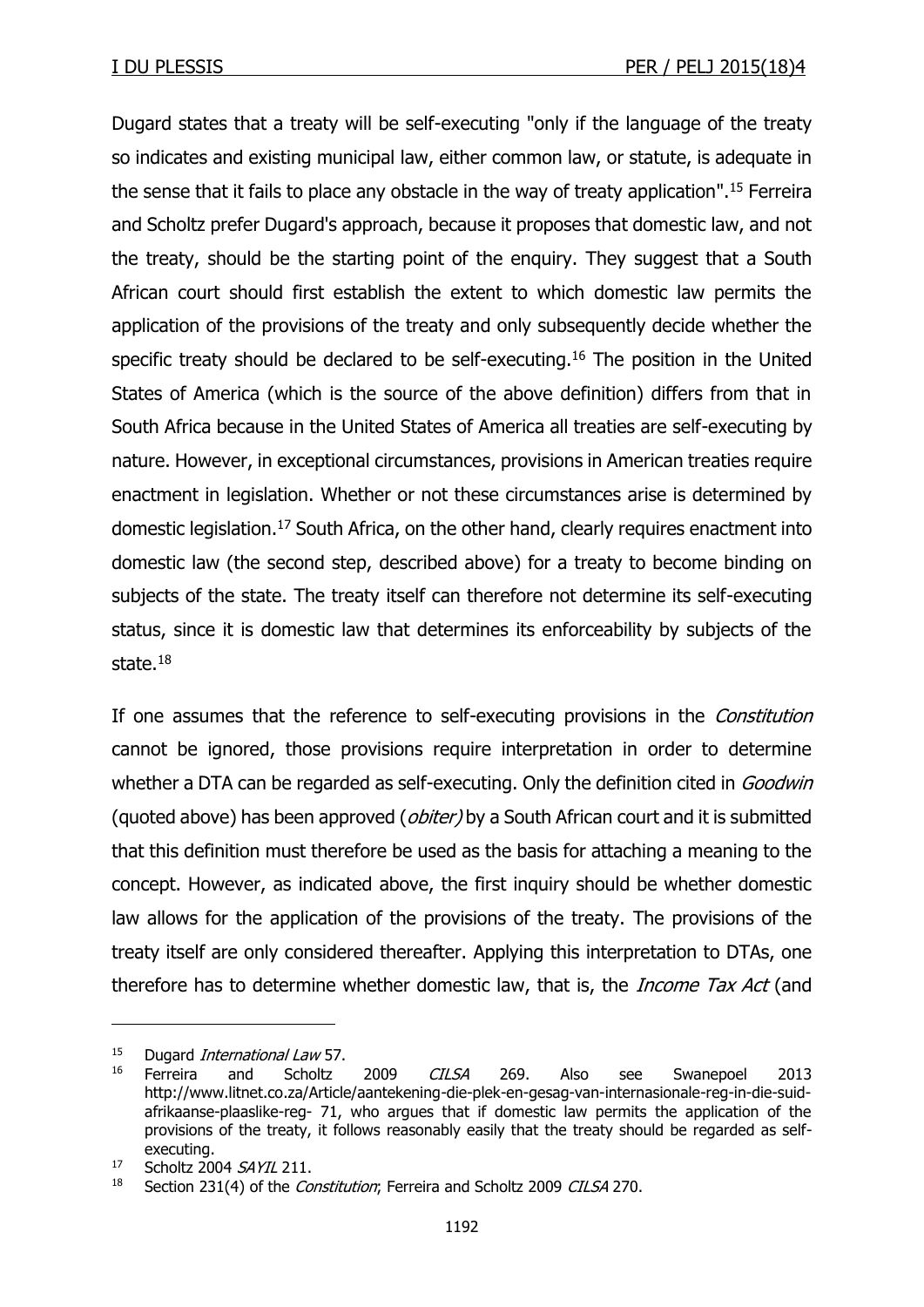not the relevant DTA), allows for the application of the provisions of the DTA. At least two reasons may be advanced why the *Income Tax Act* does not allow for the application of the DTA without a further legislative act. First, section 108(2) of the Income Tax Act requires that notification by publication in the Government Gazette takes place and only once this has happened, will the DTA become part of the *Income* Tax Act. The *Income Tax Act* therefore places an obstacle (to use Dugard's words), namely, publication in the Government Gazette, in the way of the application of a DTA. Second, the very nature of a DTA is that it conflicts with the *Income Tax Act*. The Income Tax Act imposes a liability to income tax and, if applicable, the DTA may provide relief from that liability. The DTA cannot, therefore, apply automatically. A further legislative step is needed to indicate the relationship between the DTA and the Income Tax Act. Section 108(2) of the *Income Tax Act* fulfils this function by stating that the DTA, when published in the Government Gazette, shall have effect as if enacted in the Act.

### **3 Section 108(2) of the Income Tax Act**

As was argued above, if a DTA is not self-executing, it can only become part of domestic law if it is enacted into law by national legislation.<sup>19</sup>

According to Dugard there are three methods by which treaties can be transformed into domestic law. First, the provisions of a treaty may be set out in an Act of Parliament. Second, the treaty may be included in an Act as a schedule thereto, or third, "an enabling Act of Parliament may give the executive the power to bring a treaty into effect in municipal law by means of proclamation or notice in the Government Gazette<sup>" 20</sup> In the case of DTAs, the first two methods mentioned by Dugard are not followed. It is submitted, however, that the third method is used through section 108(2) of the *Income Tax Act*. This sub-section, which provides that the DTA shall be notified by publication in the Government Gazette and the DTA shall thereupon have effect as if enacted in the *Income Tax Act*, enables the DTA to be

<sup>&</sup>lt;sup>19</sup> Section 231(4) of the *Constitution*.

Dugard *International Law* 55 cited with approval in the minority judgement of Ngcobo CJ in Glenister v President of the RSA 2011 3 SA 347 (CC) para 55. See also Commissioner for the South African Revenue Service v Van Kets 2012 3 SA 399 (WCC) para 18.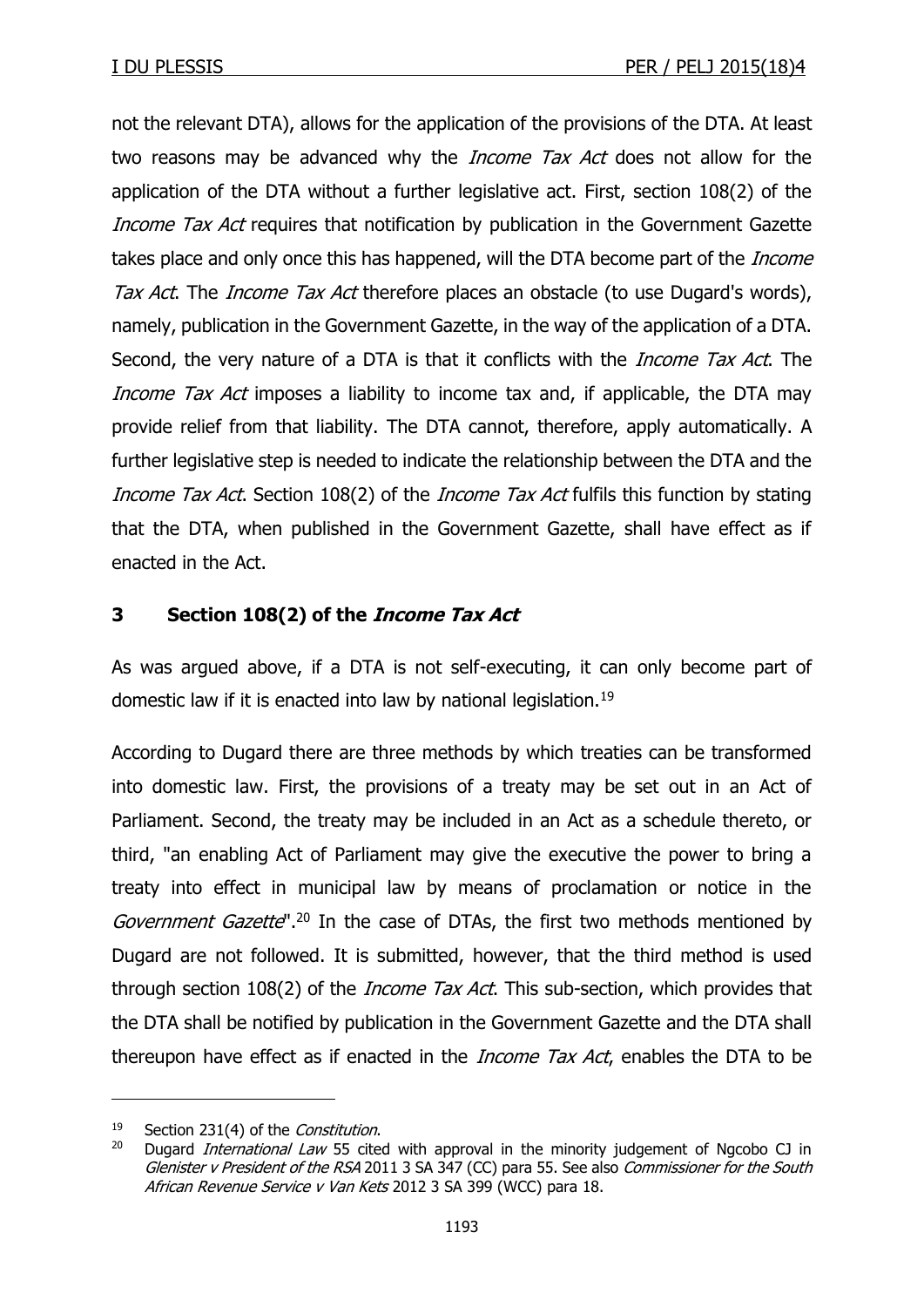-

incorporated into South African domestic law by means of publication in the Government Gazette.

Some support for this argument may be found in a number of recent decisions that touched on the matter. In *Commissioner for the South African Revenue Service v Van* Kets the Western Cape High Court considered the DTA between South Africa and Australia. It was held that

... the [Income Tax Act] has chosen one of the three principal methods to transform treaties into municipal law; in this case an enabling Act of Parliament which gives the executive the power to bring a treaty into effect in municipal law by means of a proclamation or notice in the Government Gazette.<sup>21</sup>

In Commissioner for the South African Revenue Service v Tradehold Ltd, the Supreme Court of Appeal, in examining the DTA between South Africa and Luxembourg, referred to section 108 of the *Income Tax Act*, calling it "enabling legislation".<sup>22</sup> Although the court did not address the point directly, it was arguably confirmed that section 108 serves as the national legislation that is required to domesticate the DTA entered into by the national executive and approved by Parliament.<sup>23</sup>

The latest decision to consider the process of incorporating DTAs into South African law is Krok v The Commissioner for the South African Revenue Service.<sup>24</sup> Again, the DTA between South Africa and Australia (as well as a later Protocol entered into between the two states) was in issue. The court stated that the DTA and Protocol were concluded in terms of s 108(2) of the *Income Tax Act* read with s 231(4) of the Constitution. The court further stated:

Thus, they became part of South African law as they were approved by the legislature under these provisions and duly gazetted.<sup>25</sup>

<sup>&</sup>lt;sup>21</sup> Commissioner for the South African Revenue Service v Van Kets 2012 3 SA 399 (WCC) para 18.

<sup>&</sup>lt;sup>22</sup> Commissioner for the South African Revenue Service v Tradehold Ltd 2012 3 All SA 15 (SCA) para 15.

<sup>&</sup>lt;sup>23</sup> Du Plessis *South African Perspective on Some Critical Issues* 117; Du Plessis 2012 *SA Merc LJ* 38.<br><sup>24</sup> Krak v The Commissioner for the South African Peyenue Service (SCA) unreported case numbers

Krok v The Commissioner for the South African Revenue Service (SCA) unreported case numbers 20230/2014 and 20232/2014 of 15 August 2015.

<sup>&</sup>lt;sup>25</sup> Krok v The Commissioner for the South African Revenue Service (SCA) unreported case numbers 20230/2014 and 20232/2014 of 15 August 2015 para 24.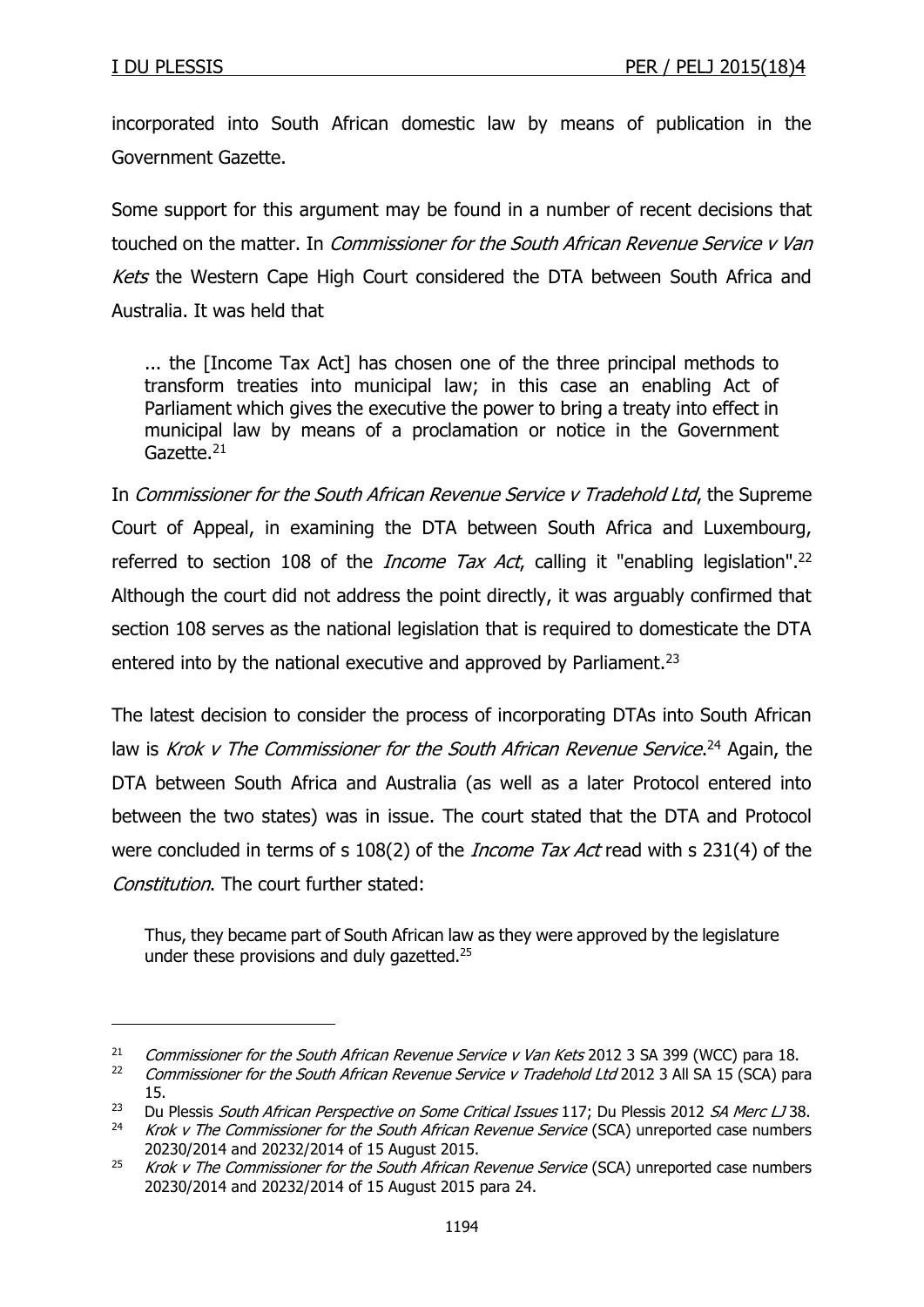Clearly, the court in *Krok* viewed publication in the Government Gazette as a requirement for the DTA to become "part of South African law". If the agreement had been self-executing, publication in the Government Gazette would have been unneccesary and it would have been part of South African domestic law automatically on approval by Parliament. By implication, the court in Krok therefore found that the DTA and Protocol are not self-executing. The only way in which the DTA could then become part of South African domestic law was by enactment into law via national legislation, such as section 108 of the *Income Tax Act*.

### **4 Treaty override?**

Whether or not DTAs are regarded as self-executing, the status of a DTA<sup>26</sup> in relation to the *Income Tax Act* still has to be determined. In other words, once the DTA forms part of South African domestic law, does it rank higher, lower or on a par with the Income Tax Act? This question is of particular importance in the case of a conflict between the *Income Tax Act* and the DTA. If provisions are inserted into the *Income* Tax Act after a DTA has been entered into and these provisions of the *Income Tax Act* conflict with South Africa's obligations in terms of the DTA, will the *Income Tax Act* "override" the DTA? Again, there are divergent views on the topic.

One view holds that DTAs take precedence over the *Income Tax Act*. This view is based on the opinion that treaty obligations have the same force as the *Constitution*, that is, they occupy the highest possible level.<sup>27</sup> According to this view, the DTA will, consequently, take precedence over the *Income Tax Act* and a court will apply the DTA in preference to the *Income Tax Act*. However, the Constitutional Court in Glenister stated that:

It follows that the incorporation of an international agreement creates ordinary domestic statutory obligations. Incorporation by itself does not transform the rights and obligations in it into constitutional rights and obligations.<sup>28</sup>

<sup>26</sup> Assuming that it has been incorporated into South African domestic law.<br>27 Hattingh "Elimination of International Double Taxation" para 36.14

<sup>27</sup> Hattingh "Elimination of International Double Taxation" para 36.14.

<sup>&</sup>lt;sup>28</sup> Glenister v President of the RSA 2011 3 SA 347 (CC) para 181.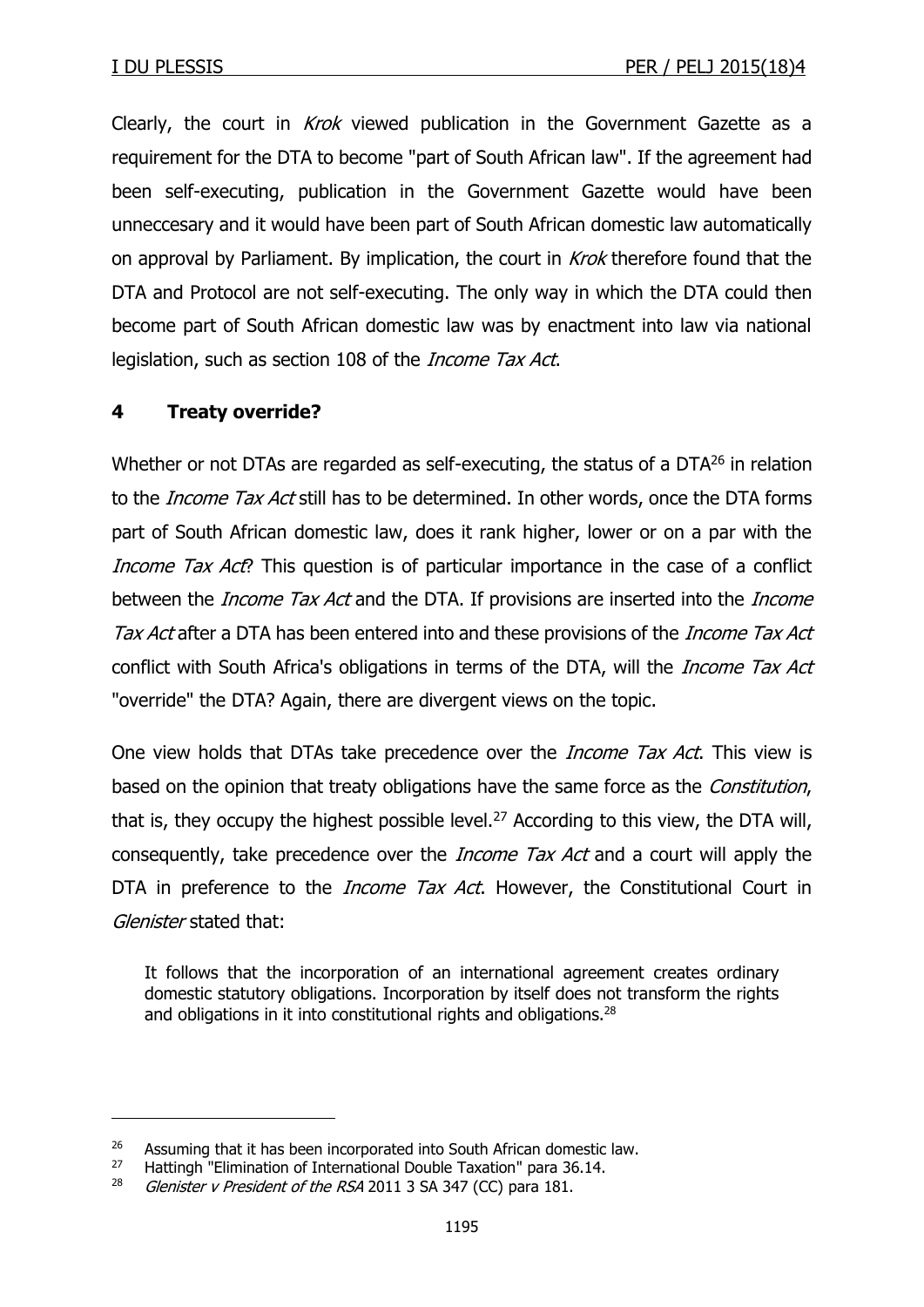-

In the light of the *Glenister* judgement, the view that DTAs create rights and obligations on a par with the *Constitution* cannot be supported.

In a previous contribution the present author examined South African case law on this point and reached the following conclusion:

[I]t is submitted that three views may be distinguished:

- The view expounded in AM Moolla, namely, that the treaty forms part of the relevant Act and, in the case of conflict between the general provisions of the relevant Act and particular provisions of the treaty, the Act must prevail. However, the treaty must be construed in such a way as to avoid any conflict between the Act and the terms of the treaty. In AM Moolla the Court found, on the facts, that the Act gave content to the expressions used in the treaty, with the result that no conflict arose between the Act and the treaty.
- The Supreme Court of Appeal in *Tradehold* was of the view that a double taxation treaty modifies the domestic law and will apply in preference to the domestic law to the extent that there is any conflict.
- In *Glenister* both the minority and the majority judgments indicated that ordinary domestic statutory obligations are created once a treaty is domesticated via legislation. The minority was of the view that if there is a conflict between a domesticated international agreement and other domestic legislation, the conflict must be resolved by the application of the principles of statutory interpretation and superseding legislation. The judgment in *Van Kets* seems to follow the minority judgment in *Glenister* to the extent that the Court in *Van Kets* found the provisions of a double taxation treaty to rank at least on a par with domestic law and that the provisions of the Act and the double taxation treaty should, therefore, be "reconciled and read as one coherent whole".<sup>29</sup>

Although the present author expressed a preference for the view of the minority in Glenister and suggested the principles of interpretation that should be followed to resolve the conflict, it was acknowledged that in future courts would probably follow the view in *Tradehold* in relation to DTAs.

Other academic contributions have expressed contrasting views. Marais<sup>30</sup> opines that a DTA will prevail (although it is not guaranteed) over domestic law as a result of the domestic interpretation rules. He argues that although treaty override seems

<sup>&</sup>lt;sup>29</sup> Du Plessis 2012 *SA Merc LJ* 40. Costa and Stack also acknowledge the conflict between the Tradehold and AM Moola decisions, but fail to mention the third alternative, namely the approach of the Constitutional Court in Glenister (Costa and Stack 2014 JEF 272).

 $30$  Marais 2014 BFIT 608. For this statement Marais relies on AM Moola Group Ltd v Commissioner for the South African Revenue Service 65 SATC 414. Yet this case does not support Marais's point, since the court found at para 15 that in the event of a conflict between the relevant act and a provision in the trade treaty (in that case), the relevant act must prevail. Marais makes no mention of Commissioner for the South African Revenue Service v Tradehold Ltd 2012 3 All SA 15 (SCA).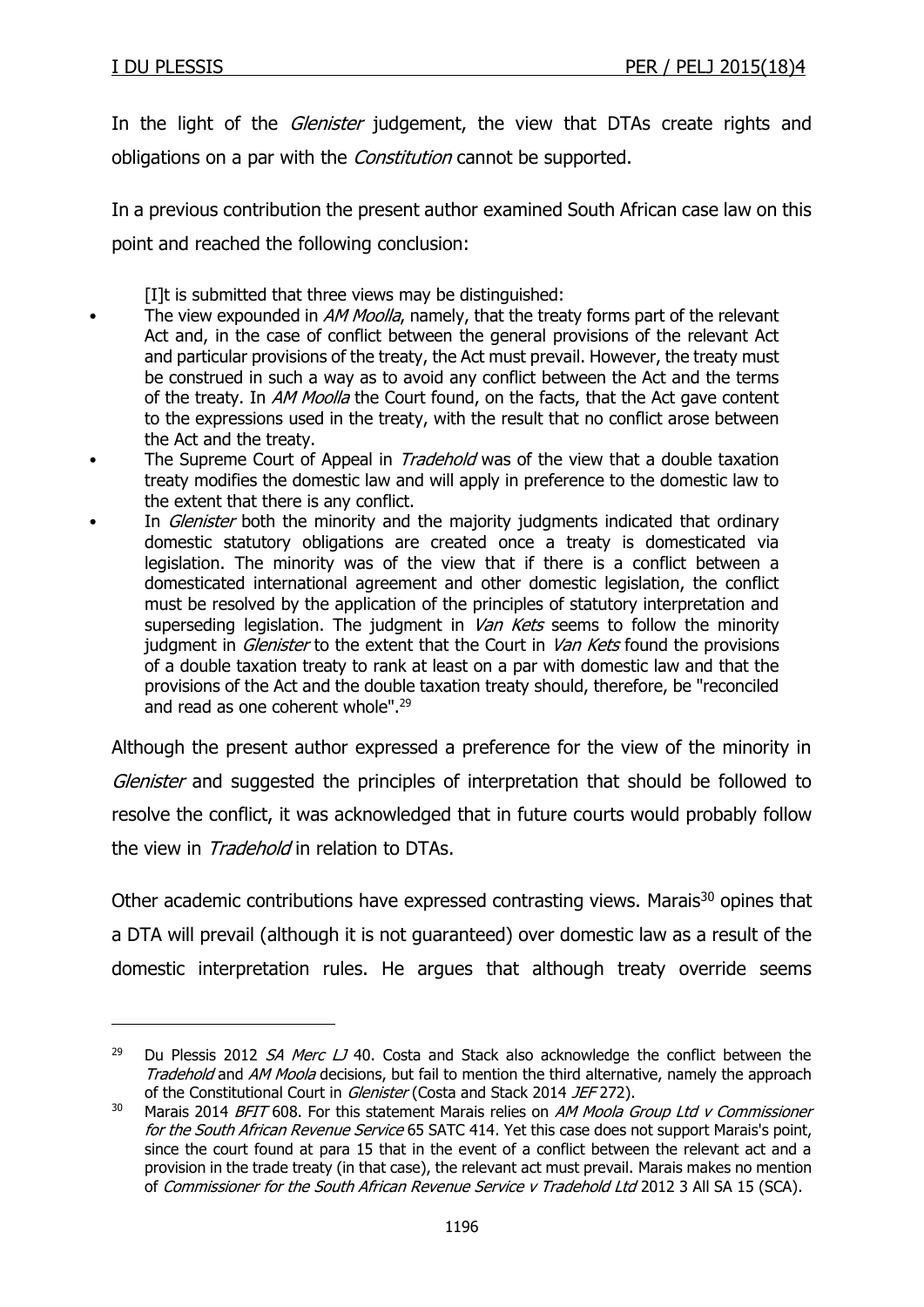extremely unlikely, it should not be entirely discounted and that if a domestic provision is "so pertinent that a conciliatory interpretation is not possible", treaty override can take place.<sup>31</sup> For this view he relies on section 232 of the *Constitution*, which provides that customary international law is law in South Africa unless it is inconsistent with the Constitution or an Act of Parliament. Marais does not explain how section 232 of the Constitution makes treaty override possible. If Marais meant that a provision of the Income Tax Act could override a treaty because customary international law is law in South Africa only to the extent that it is consistent with the *Income Tax Act* (the relevant domestic law), the argument is easily dismissed. Since treaties (such as DTAs) are not customary international law, they cannot be law in South Africa in terms of section 232 of the *Constitution*. But perhaps Marais's argument could be along the following lines (although he does not express it in this way): if one assumes that article 31 of the *Vienna Convention on the Law of Treaties* (the *Vienna Convention*),  $32$  which deals with the interpretation of treaties, is customary international law and therefore law in South Africa, South Africa's DTAs will have to be interpreted in accordance with that article.<sup>33</sup> Article 31 of the *Vienna Convention* requires states to interpret DTAs in

 $31$  Marais 2014 *BFIT* 608.

Vienna Convention on the Law of Treaties (1969). Art 31 reads as follows: "General rule of interpretation

<sup>1.</sup> A treaty shall be interpreted in good faith in accordance with the ordinary meaning to be given to the terms of the treaty in their context and in the light of its object and purpose.

<sup>2.</sup> The context for the purpose of the interpretation of a treaty shall comprise, in addition to the text, including its preamble and annexes:

 $(a)$  any agreement relating to the treaty which was made between all the parties in connection with the conclusion of the treaty;

 $(b)$  any instrument which was made by one or more parties in connection with the conclusion of the treaty and accepted by the other parties as an instrument related to the treaty.

<sup>3.</sup> There shall be taken into account, together with the context:

 $(a)$  any subsequent agreement between the parties regarding the interpretation of the treaty or the application of its provisions;

 $(b)$  any subsequent practice in the application of the treaty which establishes the agreement of the parties regarding its interpretation;

 $(c)$  any relevant rules of international law applicable in the relations between the parties.

<sup>4.</sup> A special meaning shall be given to a term if it is established that the parties so intended."

<sup>&</sup>lt;sup>33</sup> South Africa is not a party to the Vienna Convention. In Harksen v President of the RSA 2000 2 SA 825 (CC) the Constitutional Court stated that the extent to which the Vienna Convention reflects customary international law is by no means settled. However, in *Glenister v President of the RSA* 2011 3 SA 347 (CC) the Constitutional Court at para 187 and fn 43 relied on a 31(3)(b) of the Vienna Convention, adding weight to the view that the Vienna Convention forms part of South African law. See Du Plessis South African Perspective on Some Critical Issues 98 for a more detailed discussion of the views regarding the status of the Vienna Convention in South African law. However, in Krok v The Commissioner for the South African Revenue Service (SCA) unreported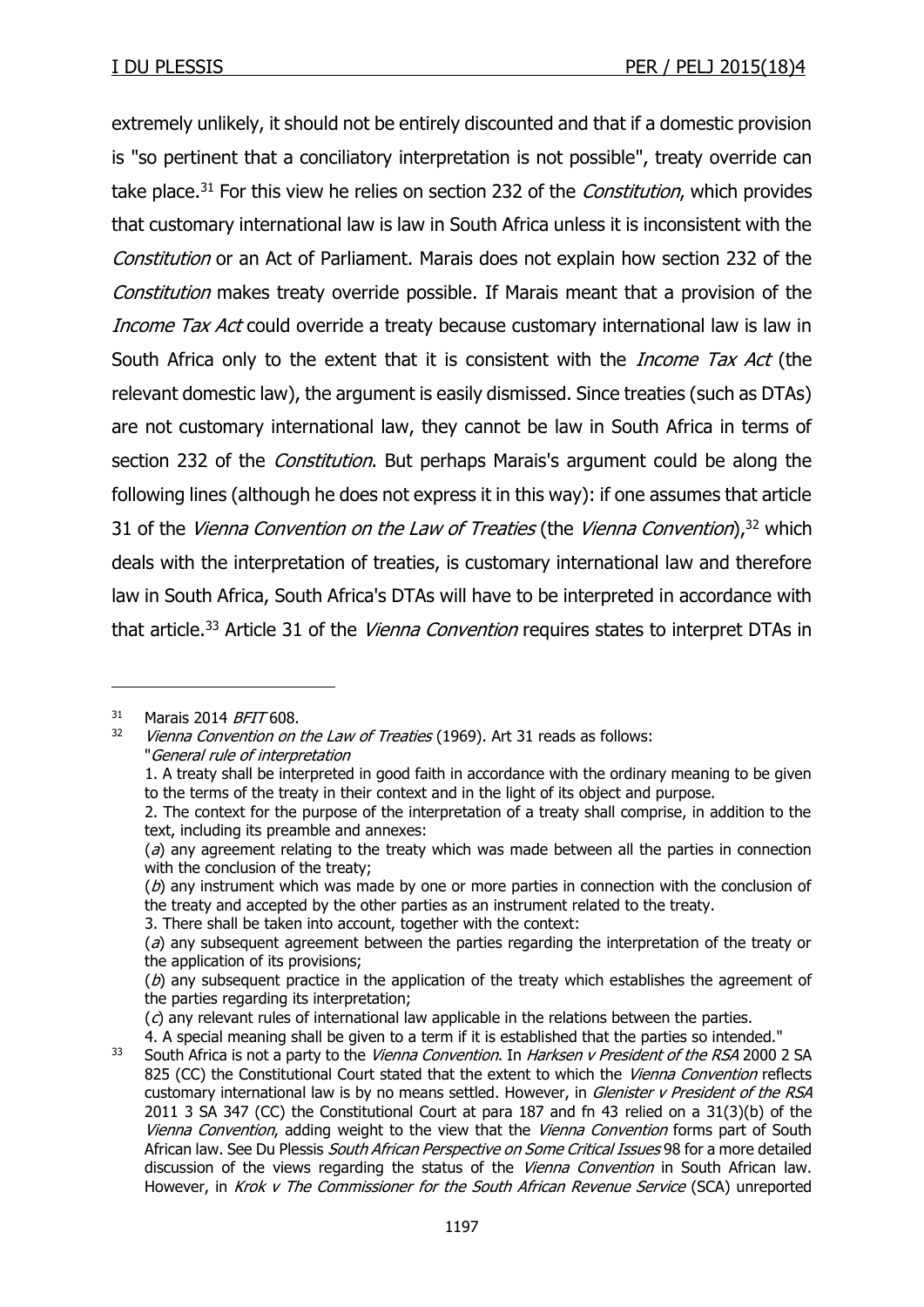such a way that double taxation is avoided.<sup>34</sup> It may be argued that if the *Income Tax* Act imposes tax in a situation where exclusive taxing rights are awarded to the other state with which South Africa has entered into a DTA, the application of the relevant provisions of the *Income Tax Act* may be viewed as a form of double taxation.<sup>35</sup> Marais's argument might then be that this rule of interpretation (which is assumed to be customary international law) may not be applied in such a way, because its application is in conflict with the provisions of domestic legislation (the *Income Tax* Act).

However, article 31 of the *Vienna Convention*, which obliges South Africa to interpret DTAs in a way that avoids double taxation, does not conflict with the provisions of the Income Tax Act. DTAs should therefore be interpreted in keeping with article 31 of the *Vienna Convention* (assuming it is customary international law). If the result of such an interpretation is that the *Income Tax Act* imposes tax in conflict with the DTA, it is submitted that the approach of the minority in *Glenister* should, ideally, be used to resolve the conflict, a point to which I shall return.

Therefore, although Marais's conclusion that treaty override is possible in terms of the *Constitution* is correct,<sup>36</sup> his reason cannot be supported. It is submitted that treaty override is possible because of the provisions of the *Constitution* and the way in which these provisions have been interpreted by the Constitutional Court, namely that ordinary domestic obligations are created when an international agreement is domesticated. It is further submitted that section 108(2) of the *Income Tax Act*, which provides that a gazetted DTA shall have effect as if enacted in the *Income Tax Act*, conforms to the *Constitution* in this regard.

On the other hand, Costa and Stack<sup>37</sup> contend that interpreting South African law as overriding DTAs would be unconstitutional. Yet they do not provide any reason for this

case numbers 20230/2014 and 20232/2014 of 15 August 2015 para 27, the court stated that aa 31 and 32 of the Vienna Convention are customary international law and binding on South Africa.

 $34$  OECD Tax Treaty Override 9.<br> $35$  Oguttu 2009 CILSA 111

 $^{35}$  Oguttu 2009 CILSA 111.

In fact, that treaty override is possible was spelt out by Ncobo CJ in his minority judgement in Glenister v President of the RSA 2011 3 SA 347 (CC) paras 100-101.

<sup>&</sup>lt;sup>37</sup> Costa and Stack 2014 JEF 274.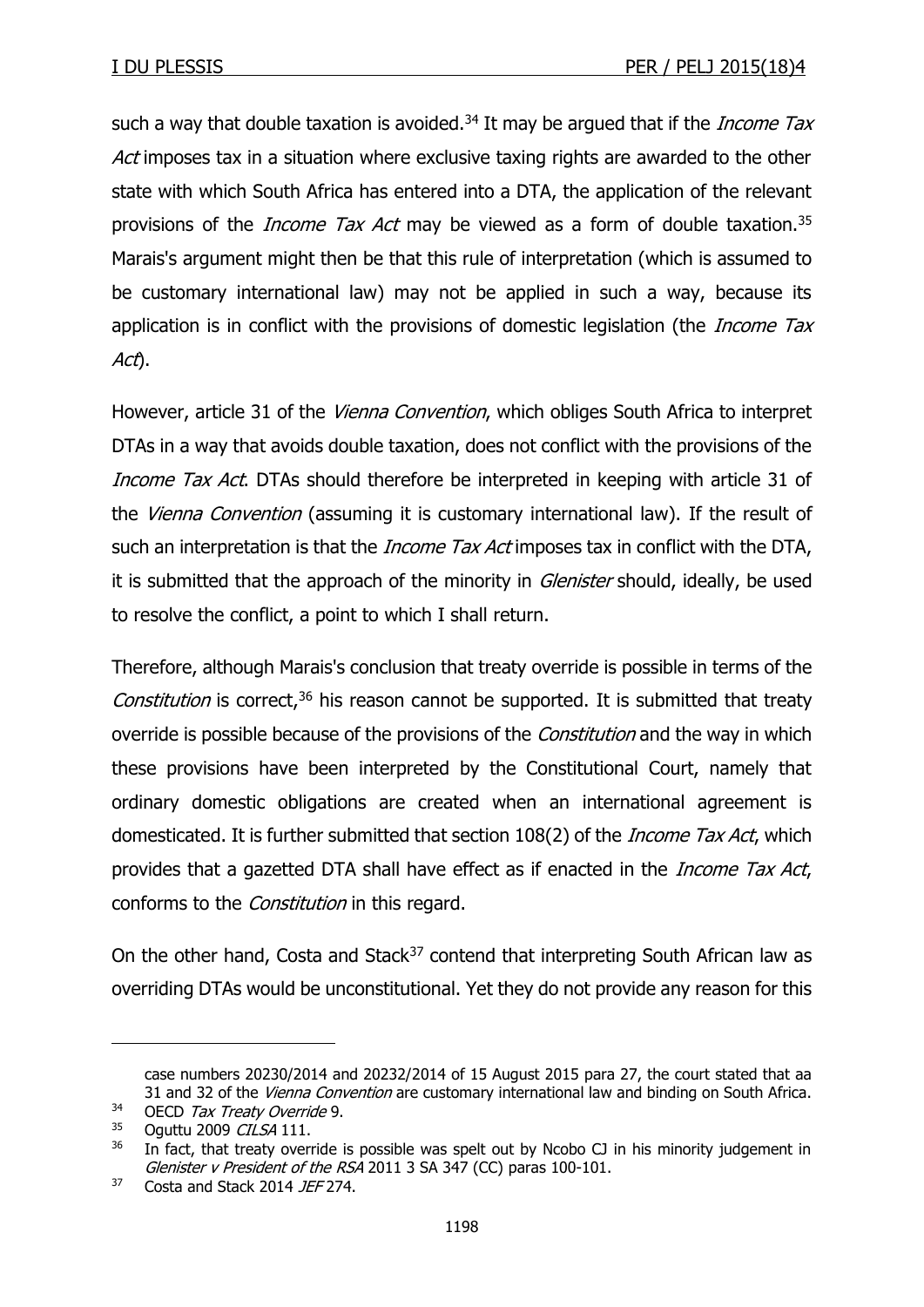view. Instead, their arguments are based on an interpretation of section 108 of the Income Tax Act. They argue that it would not make sense to interpret section 108 of the *Income Tax Act* in such a way that taxation will not be eliminated in the case of conflict between the provisions of the *Income Tax Act* and a DTA. In their view, section 108 would become meaningless if such an interpretation were to be followed.<sup>38</sup> However, it is submitted that it is not the interpretation of section 108 that is relevant, but rather the interpretation of the relevant section of the *Income Tax Act* that imposes the tax and the provisions of the DTA.<sup>39</sup>

Costa and Stack furthermore argue that a conflict between the provisions of the Income Tax Act and those of a DTA results in an ambiguity to which the contra fiscum principle should be applied. They also argue that the principle that the same amount should not be taxed twice in the hands of the same person (the rule against "double taxation"), should apply. The result of these arguments is that DTAs should be given precedence over the provisions of the *Income Tax Act*.<sup>40</sup> It is submitted that these arguments cannot be supported. A conflict between the provisions of the *Income Tax* Act and a DTA does not result in an ambiguity (to which the *contra fiscum* principle would apply). Rather, the principles dealing with conflicting provisions should be applied to such a situation.<sup>41</sup> Furthermore, the rule against double taxation is not applicable in these circumstances, as it is not the Income Tax Act that imposes tax twice on the same taxpayer. The *Income Tax Act* imposes tax only once. Double taxation results from tax imposed by another state on the same income to which the Income Tax Act applies. The DTA provides relief from this double taxation under certain circumstances. Whether this relief is applicable, given the conflicting provisions

<sup>&</sup>lt;sup>38</sup> Costa and Stack suggest throughout their contribution that the intention of the legislator must be sought when interpreting legislation (and, according to them, a DTA). Numerous court cases have moved away from this approach to a more purposive one. See eq Natal Joint Municipal Pension Fund v Endumeni Municipality 2012 4 SA 593 SCA; Krok v The Commissioner for the South African Revenue Service (SCA) unreported case numbers 20230/2014 and 20232/2014 of 15 August 2015.

<sup>&</sup>lt;sup>39</sup> As pointed out by Olivier and Honiball the wording of s 108(1) does imply that the aim of DTAs is to prevent double taxation (Olivier and Honiball *International Tax* 305). That the aim of DTAs is to avoid double taxation is, of course, common knowledge and should, as set out above, be taken into account when interpreting DTAs.

 $40$  Costa and Stack 2014 JEF 276.

<sup>&</sup>lt;sup>41</sup> See Du Plessis 2012 *SA Merc LJ* 40 for the interpretation principles that will be involved in the case of a conflict between a DTA and the *Income Tax Act*.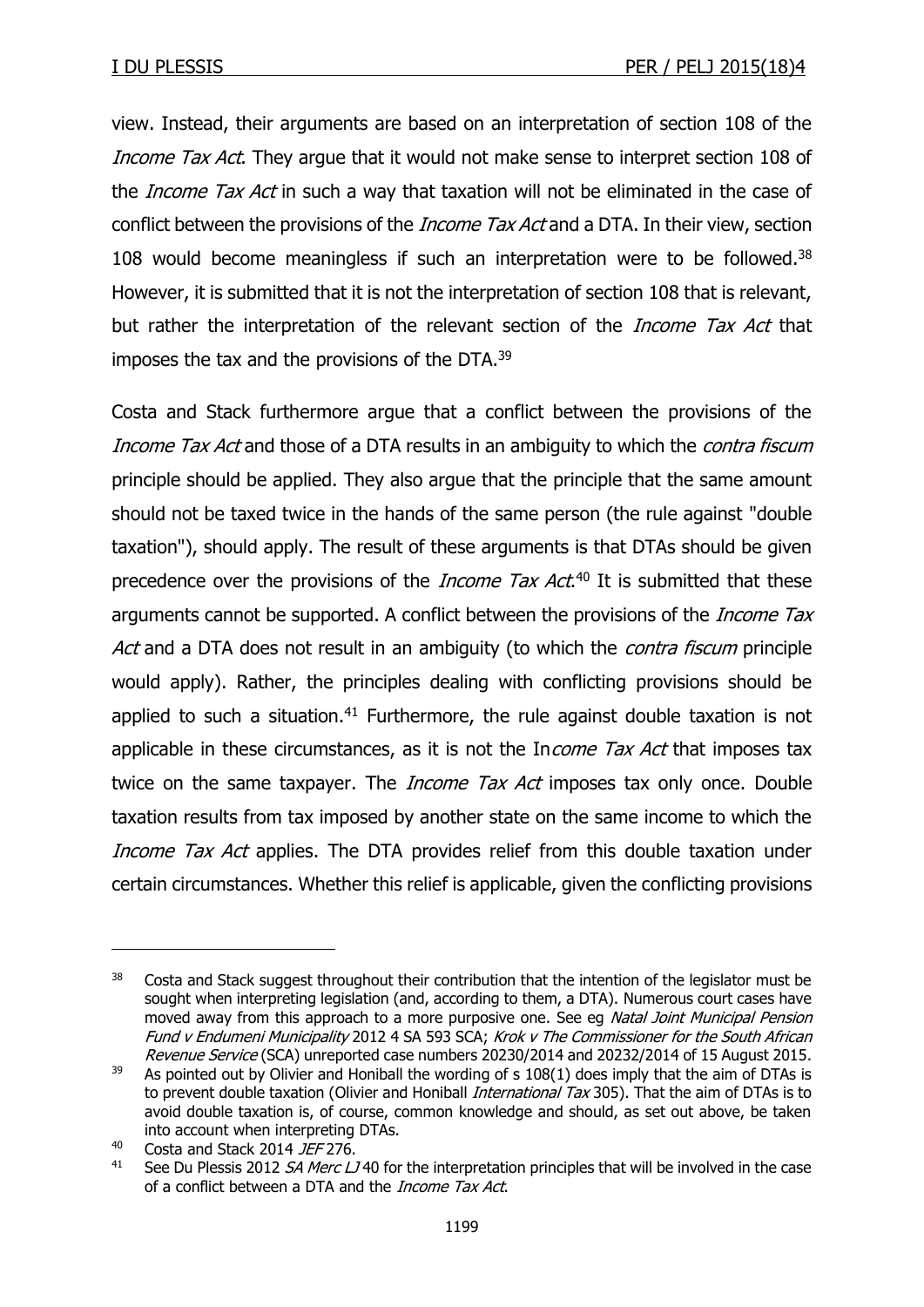of the *Income Tax Act*, is in issue. Consequently, there is no question of double taxation imposed by the *Income Tax Act* under these circumstances.<sup>42</sup>

It is submitted that the status of DTAs in South Africa is determined by the Constitution. It is furthermore submitted that the *Constitution* allows for the possibility that South Africa's DTAs may be overridden by subsequent legislation (for example, by amendments to the *Income Tax Act*).<sup>43</sup> Whether an override will take place in a specific case should, it is submitted, be determined by the application of the principles of statutory interpretation which apply in the case of conflict. Although these submissions find support in the minority judgement in *Glenister*, both the AM Moolla and the *Tradehold* decisions express contrary views (as set out above). It is hoped that the South African courts will provide clarity on this matter in due course.

# **5 Conclusion**

-

It is important to determine the method by which DTAs are incorporated into South African law. For example, if DTAs are self-executing, taxpayers and the relevant revenue authorities will be able to rely on the relevant DTA as soon as it has been approved by both houses of Parliament and they would not have to wait for its enactment into law by national legislation. It is acknowledged that the meaning of the concept "self-executing provision" is problematic. However, it is submitted that the definition quoted in the *Goodwin* decision should be used as a basis to attach a meaning to the concept at this stage, but that the first enquiry should be whether the Income Tax Act allows the application of the DTA. Two reasons were advanced why this is not so. Consequently, DTAs cannot be regarded as self-executing. Rather, DTAs are incorporated into South African law through section 108(2) of the *Income Tax Act*. This sub-section empowers the executive to bring the DTA into effect by publication

 $42$  As stated above, the purposes of the DTA, namely to avoid double taxation, should be taken into account when interpreting the DTA.

<sup>&</sup>lt;sup>43</sup> Should treaty override take place, South Africa will be in breach of its duties in terms of international law. It has also been observed that the South African government has not enacted legislation intended to override a DTA (Hattingh "Elimination of International Double Taxation" para 36.14). Since the South African *Constitution* does not exclude the possibility of a treaty override, the legislature should consider carefully whether or not to exercise this power (see OECD Tax Treaty Override para 17).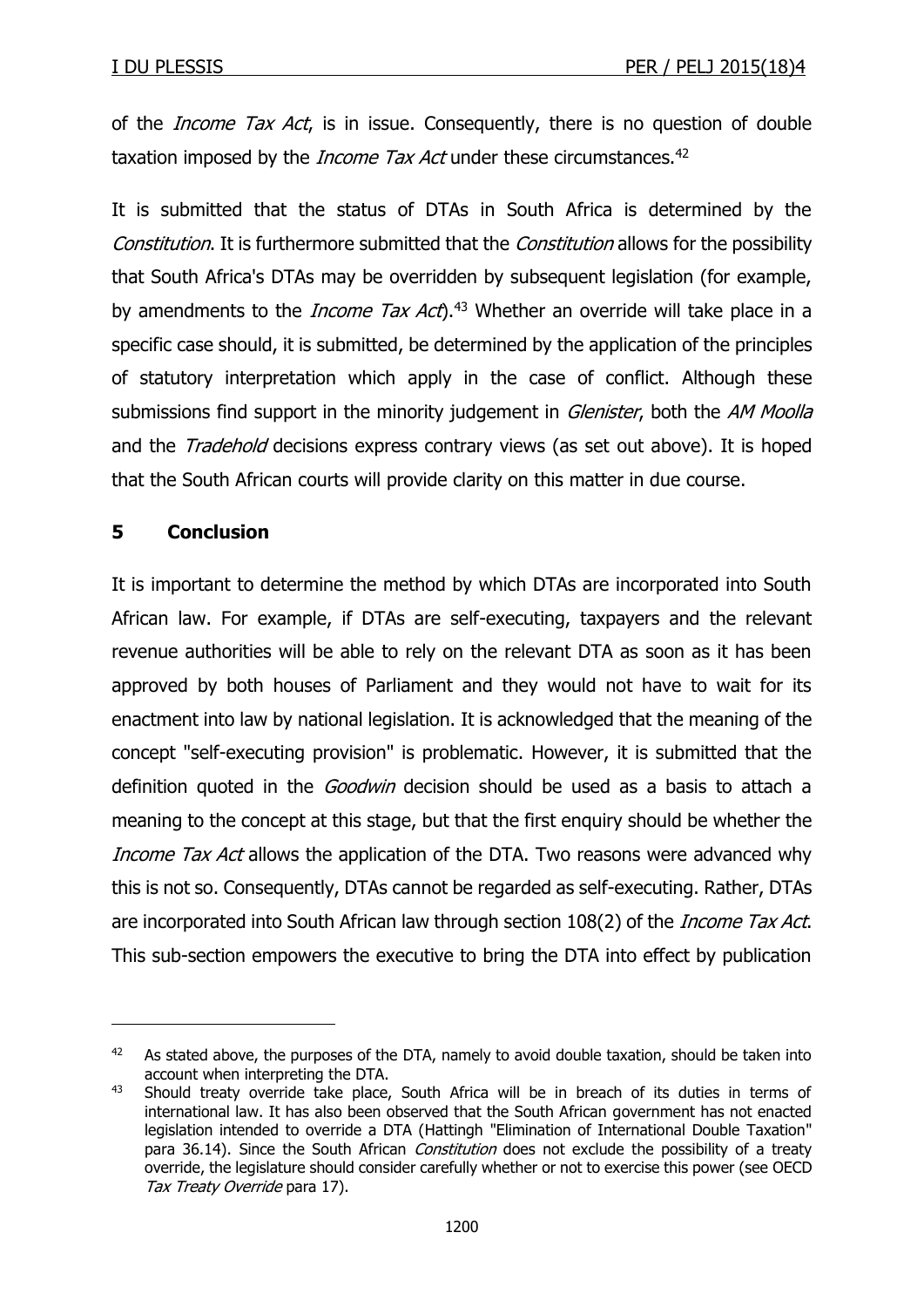in the Government Gazette. Support for this argument may be found in the recent decisions in Van Kets, Krok and, arguably, Tradehold.

There are different views regarding the status of DTAs in relation to the *Income Tax* Act. The courts have been inconsistent in their treatment of the matter, handing down conflicting decisions. It is submitted that the provisions of the *Constitution* should establish the status of South Africa's DTAs. Hence it is submitted that (a) South Africa's DTAs do not attain a status on the same level as the *Constitution*; (b) treaty override is possible in terms of the provisions of the *Constitution*; and (c) the preferred method of resolving a conflict between a DTA and subsequent provisions of the *Income Tax* Act is to follow the usual principles of statutory interpretation (although this was not the method suggested by the court in Tradehold).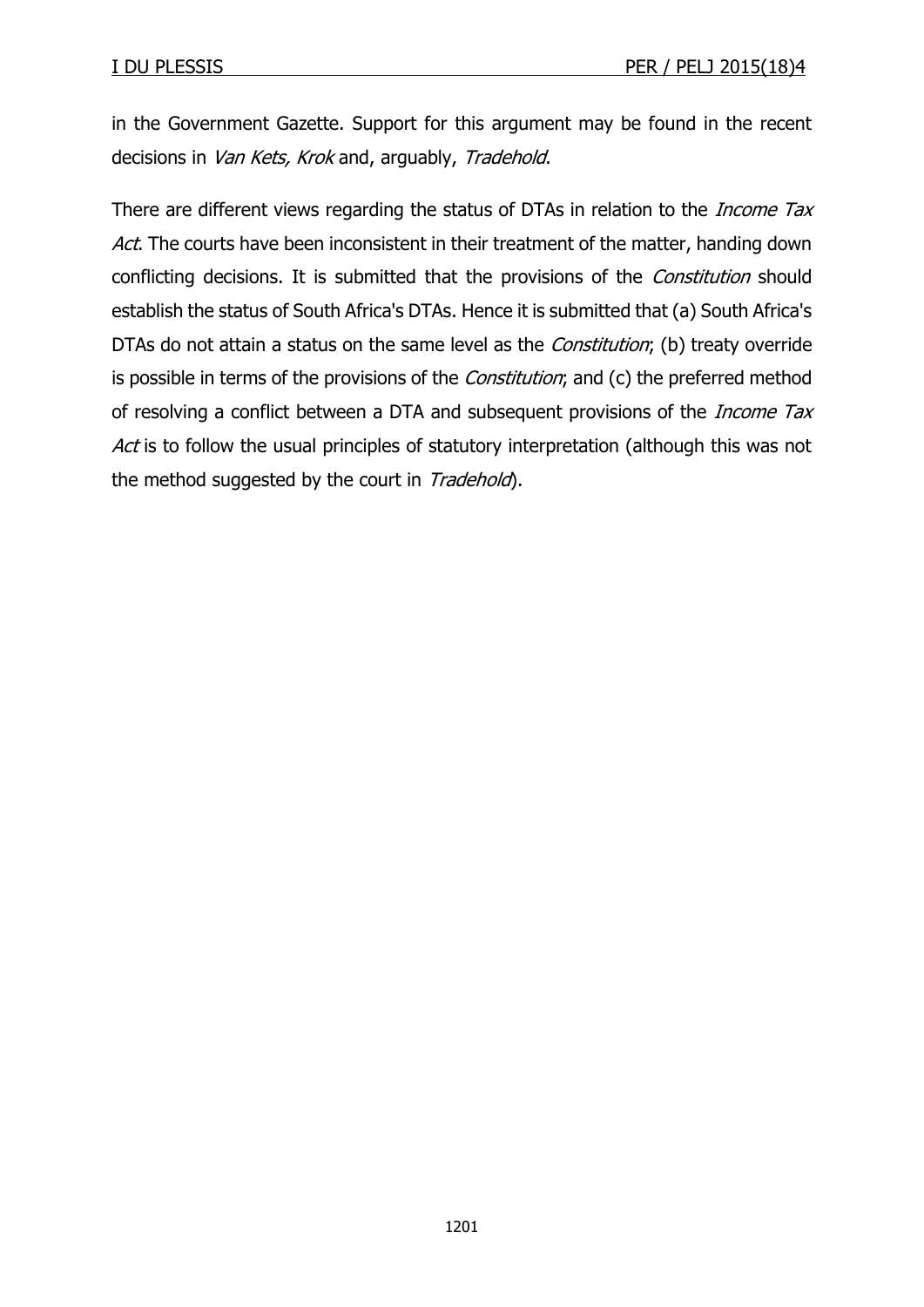### **BIBLIOGRAPHY**

#### **Literature**

```
Botha 2009 SAYIL
```
Botha N "Rewriting the Constitution: The 'Strange Alchemy' of Justice Sachs, Indeed!" 2009 SAYIL 253-267

#### Costa and Stack 2014 JEF

Costa D and Stack E "The Relationship between Double Taxation Agreements and the Provisions of the South African Income Tax Act" 2014 JEF 271-282

### Du Plessis 2012 SA Merc LJ

Du Plessis I "Some Thoughts on the Interpretation of Tax Treaties in South Africa" 2012 SA Merc LJ 31-52

#### Du Plessis South African Perspective on Some Critical Issues

Du Plessis I A South African Perspective on Some Critical Issues Regarding the OECD Model Tax Convention on Income and on Capital, with Special Emphasis on its Application to Trusts (LLD-thesis University of Stellenbosch 2014)

#### Dugard International Law

Dugard J International Law: A South African Perspective 4<sup>th</sup> ed (Juta Cape Town 2011)

#### Ferreira and Scholtz 2009 CILSA

Ferreira G and Scholtz W "Has the Constitutional Court Found the Lost Ball in the High Weeds? The Interpretation of Section 231 of the South African Constitution" 2009 CILSA 264-271

#### Hattingh "Elimination of International Double Taxation"

Hattingh PJ "Elimination of International Double Taxation" in De Koker A and E Brincker (eds) Silke on International Tax (LexisNexis Durban 2010)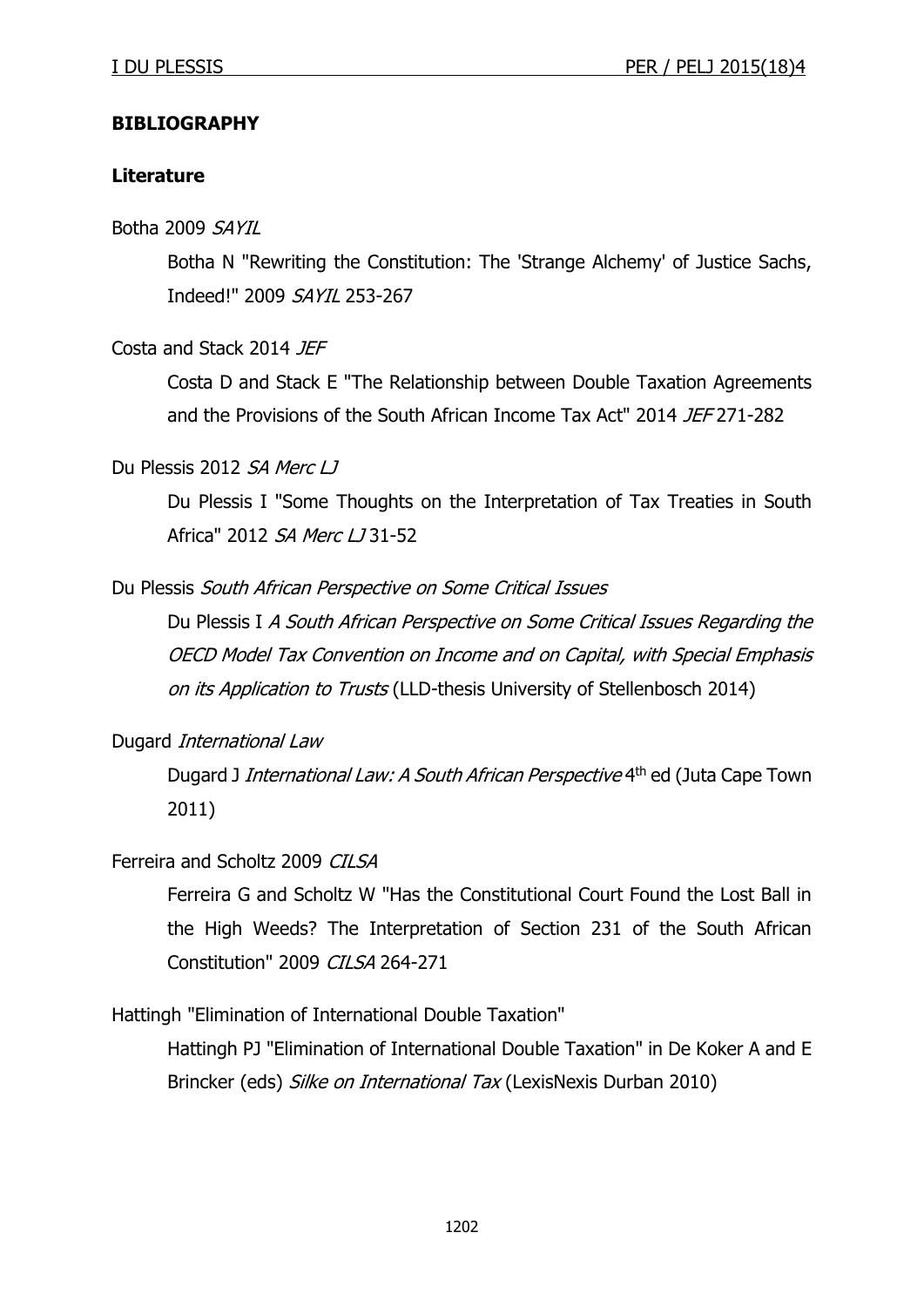#### Marais 2014 BFIT

Marais A "The Risk for Tax Treaty Override in Africa: A Comparatice Legal Analysis" 2014 BFIT 607-611

OECD Tax Treaty Override

OECD Tax Treaty Override (OECD Paris 1989)

#### Oguttu 2009 CILSA

Oguttu AW "Resolving the Conflict Between 'Controlled Foreign Company' Legislation and Tax Treaties: A South African Perspective" 2009 CILSA 73-113

#### Olivier and Honiball International Tax

Olivier L and Honiball M International Tax: A South African Perspective 5<sup>th</sup> ed (Siberink Cape Town 2011)

Scholtz 2004 SAYIL

Scholtz W "A Few Thoughts on Section 231 of the South African Constitution, Act 108 of 1996" 2004 SAYIL 202-216

#### **Case law**

AM Moola Group Ltd v Commissioner for the South African Revenue Service 65 SATC 414

Claassen v Minister of Justice and Development 2010 6 SA 399 WCC

Commissioner for the South African Revenue Service v Tradehold Ltd 2012 3 All SA 15 (SCA)

Commissioner for the South African Revenue Service v Van Kets 2012 3 SA 399 (WCC) Glenister v President of the RSA 2011 3 SA 347 (CC)

Goodwin v The Director-General, Department of Justice and Constitutional Development (T) unreported case number 21142/08 of 23 June 2008 Harksen v President of the RSA 2000 2 SA 825 (CC)

Krok v The Commissioner for the South African Revenue Service (SCA) unreported case numbers 20230/2014 and 20232/2014 of 15 August 2015 Natal Joint Municipal Pension Fund v Endumeni Municipality 2012 4 SA 593 (SCA)

President of the RSA v Quagliani, and Two Similar Cases 2009 2 SA 466 (CC)